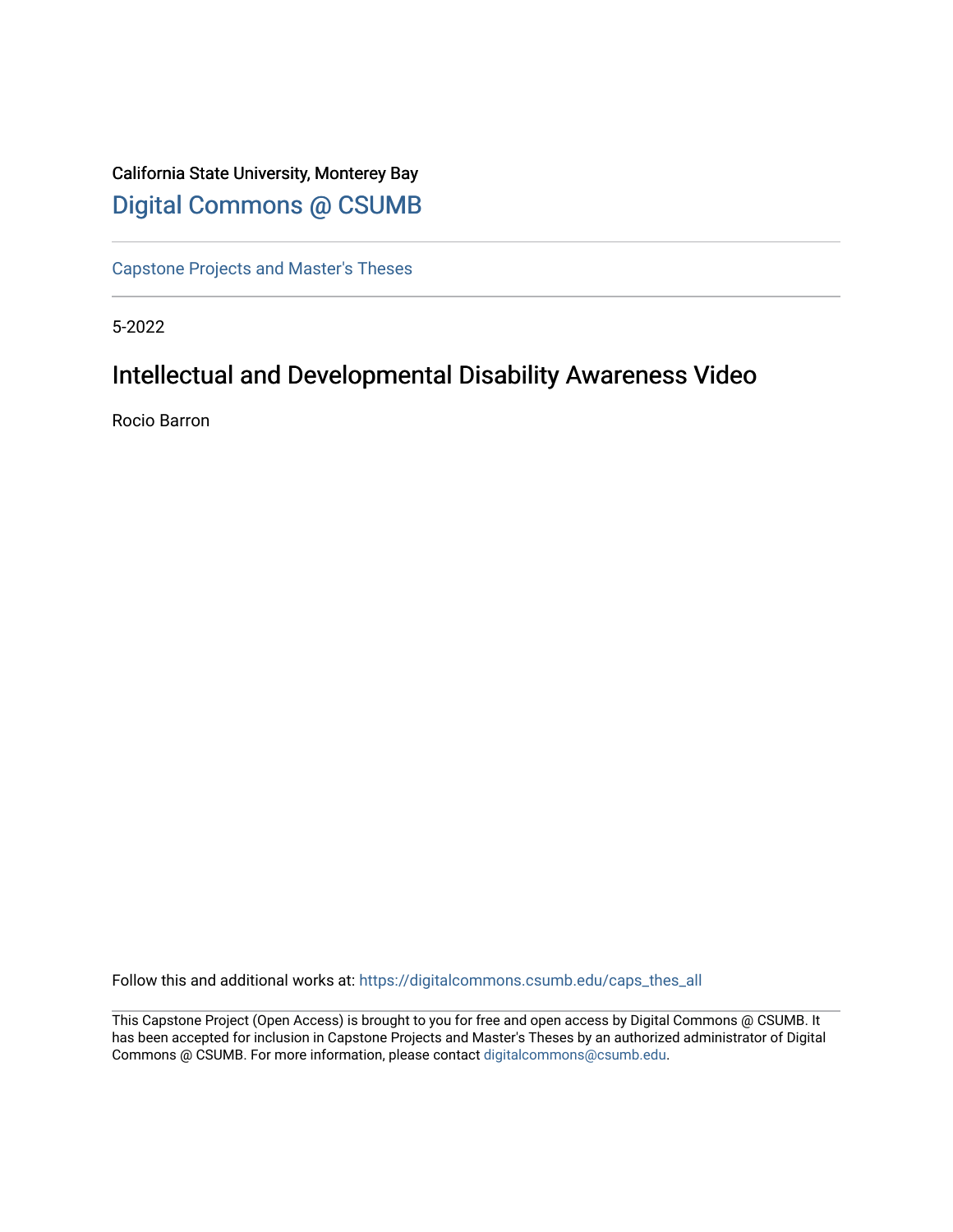#### **Intellectual and Developmental Disability Awareness Video**

Rocio Barron Campos

Hope Services – Gregory Dinsmore

Collaborative Health & Human Services

Department of Health Human Services and Public Policy

California State University Monterey Bay

May 4, 2022

#### **Author Note**

Rocio Barron Campos, Department of Health Human Services and Public Policy, California State University Monterey Bay. This research was supported by Hope Services. Correspondence concerning this article should be addressed to Rocio Barron Campos, California State University Monterey Bay, 100 Campus Center, Seaside, CA, 93955. Contact: rbarroncampos@csumb.edu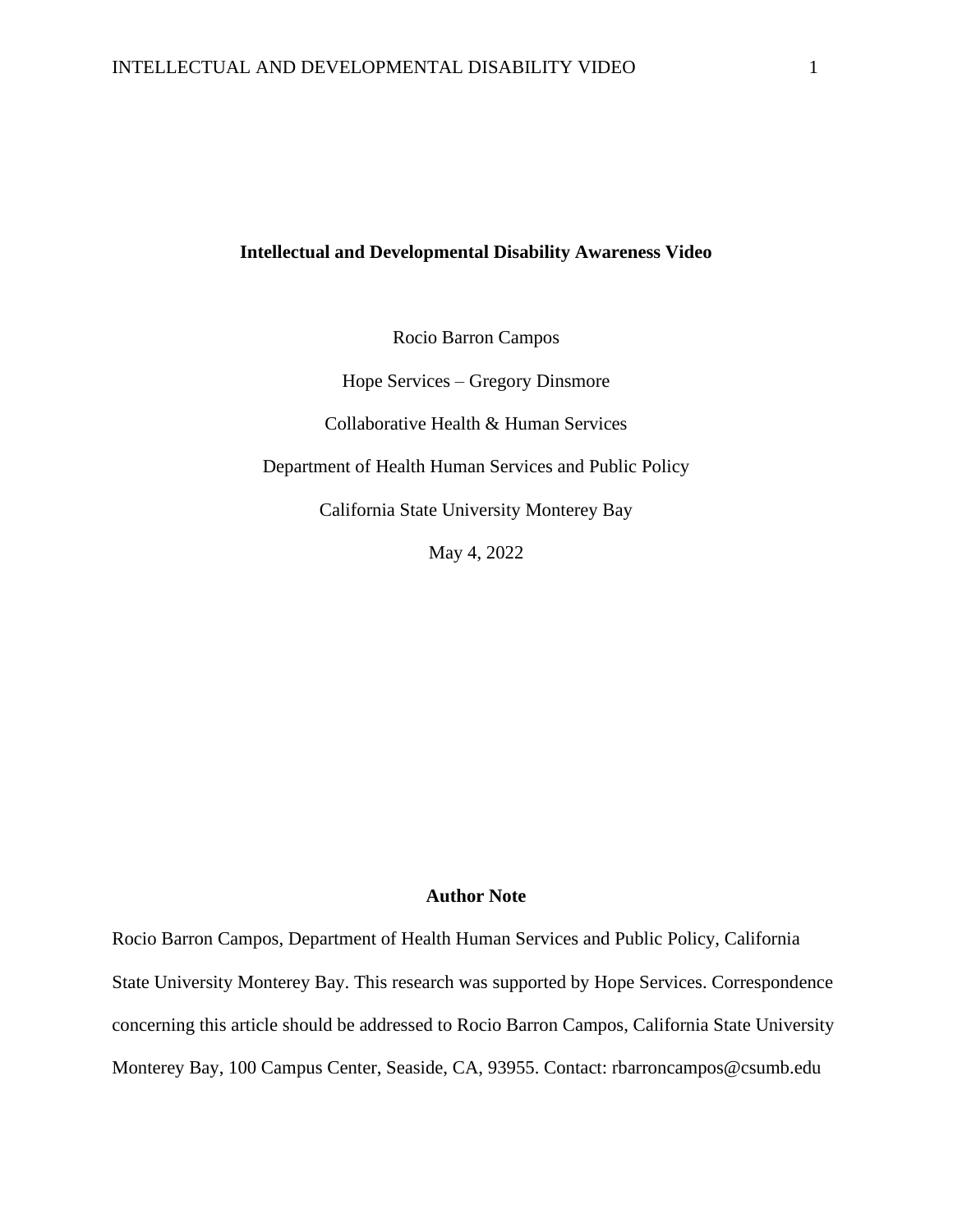#### **Abstract**

Hope Services, a non-profit organization in Monterey County, has experienced a decrease in the number of clients with intellectual and developmental disabilities (IDD) participating or engaging in the services provided. This community has to work against the restrictions and barriers established by the current global pandemic while also working to debunk the stigma surrounding their capabilities. Individuals with intellectual and developmental disabilities are being dismissed from employment and community engagement opportunities by the misinformation surrounding their disability. To address this issue, a video highlighting clients within the Employment, Media and Community Connections program was created for use with staff, potential clients, and employers to show the varying services provided to aid in the life and independence of IDD individuals. The recommendation for the agency is to continue creating visual content that is accessible and easy to show what Hope Services can do for IDD individuals.

*Key terms:* developmental disabilities, employment, housing, opportunities, stigma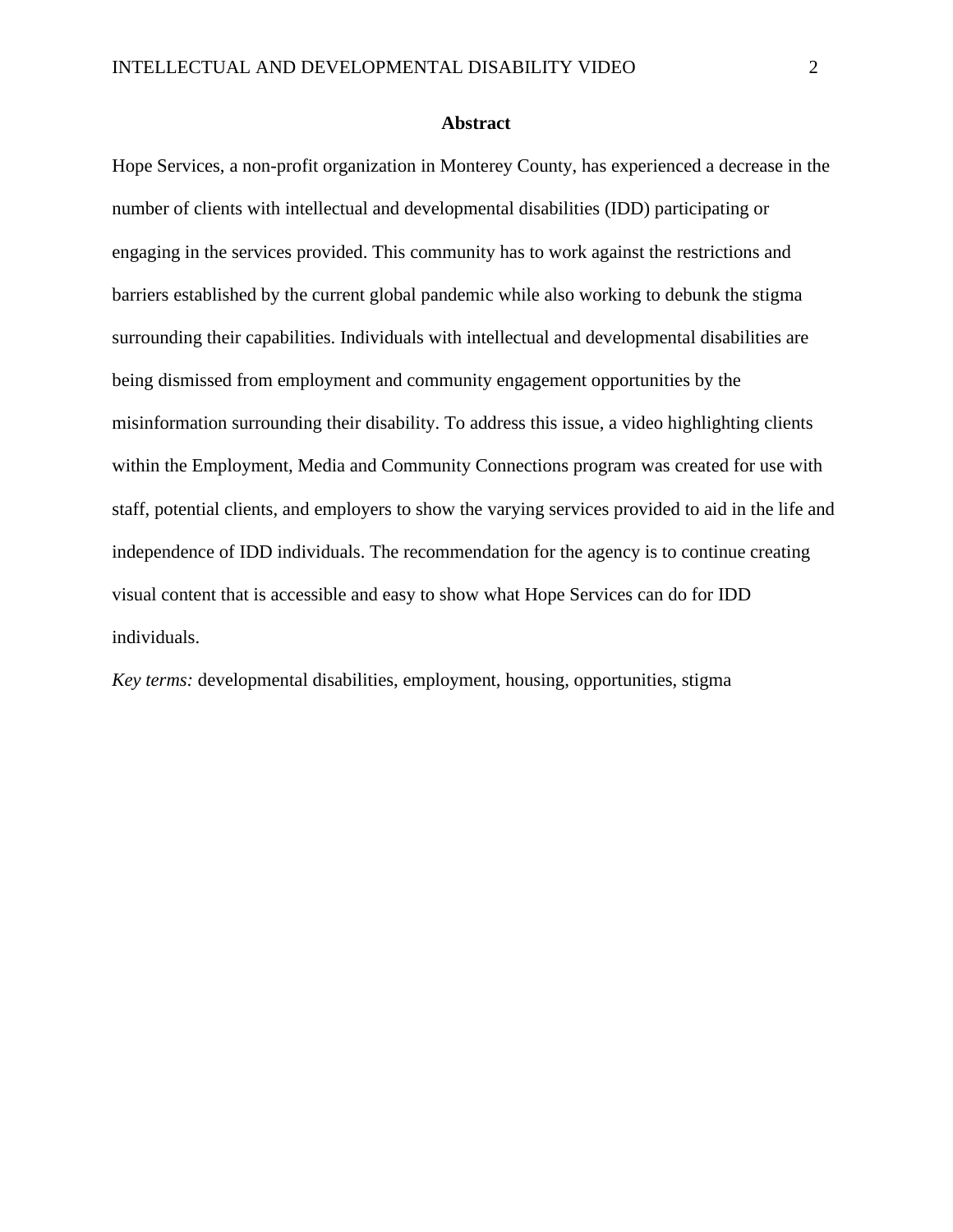#### **Agency and Community Served**

The growing concern of a group of parents of children with special needs about the treatment of young people with developmental disabilities established the vision of Hope Services. Hope's mission is to "improve the quality of life for people with developmental disabilities and mental health needs" (Hope Services, 2022). Throughout eight different counties in California, including Monterey County, Hope Services has worked with over 3,500 participants and their families (Hope Services, 2022). To assist people with developmental disabilities, Hope Services provides various programs that target different age groups, from infants to seniors. The agency's programs consist of children, mental health, community living services, and day programs or employment and training services. More specifically to the Salinas location, Hope Services focuses on the Employment, Media & Community Connections program for individuals over eighteen, serving clients with intellectual disability, cerebral palsy, epilepsy, autism, and Down syndrome.

#### **Problem Model Background and Literature Review**

#### **Problem Statement**

Hope Services has experienced a decrease in the number of clients with intellectual and developmental disabilities (IDD) participating or engaging in the services provided. At issue, this community has to work against the restrictions and barriers established by the current global pandemic while also working to debunk the stigma surrounding their capabilities. The social exclusion of these individuals has reduced potential employment and volunteer opportunities, and they are losing life skills that aid in their independence (Cooney et al., 2006). The inaccessibility to such programs that aid individuals in these areas have resulted in a 12% increase in anxiety and depression among clients (Hope Services, 2021). Without proper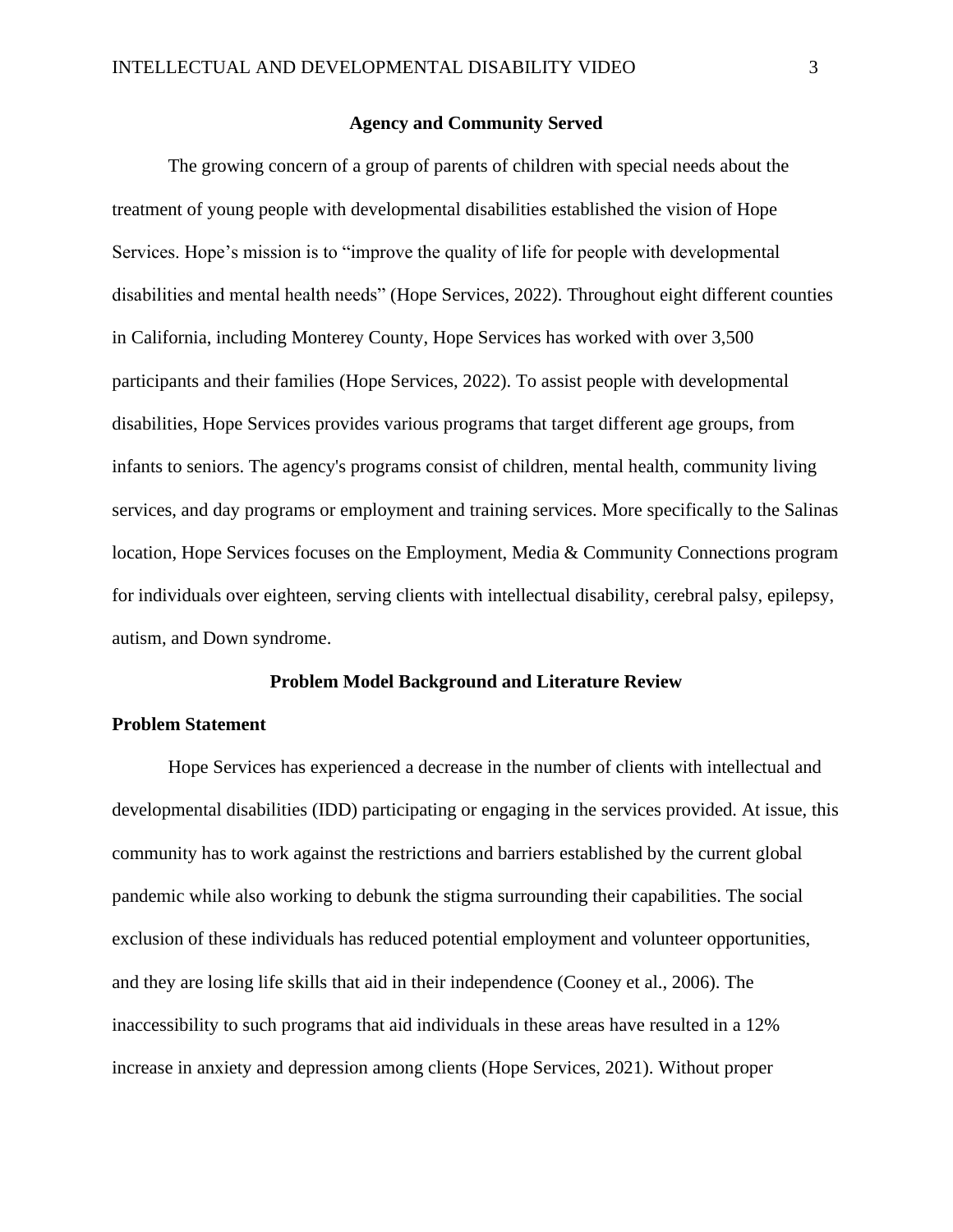information exposure to IDD individuals in schools and employers, social stigma and exclusion will affect their lives.

The in-person programs for individuals with developmental disabilities were cut during the global pandemic, and since then, the agency has tried to adapt and rebuild its programs. Although the goal is to have the agency return to what it once was, individuals with developmental disabilities are at a higher risk of contracting this virus, which is a barrier for them (Ross, 2021). As a result, people with special needs are experiencing higher unemployment rates, a toll on their mental health, and a sense of dissatisfaction with their lives.

#### **Contributing Factors**

#### *Global Pandemic*

With COVID-19 restrictions, Monterey County transitioned from in-person to online participation, making it challenging to provide educational and health-related services to clients. Individuals experienced an exclusion to services and activities because of inaccessibility to technology, family support, community housing, and informational services about transitioning to an online format (Navas et al., 2020). Due to the minimal participation of clients online, many services, such as the Employment, Media & Community Connections program from Hope Services, were either cut short or discontinued until further notice. Limiting these resources backtracks their personal and professional development. If cutting these services wasn't enough, it changed the routine of the lives of people with special needs and further contributed to the decline of their mental health (Rosencrans et al., 2021).

#### *Stigma*

Another significant contribution to the underserved community of IDD individuals is the social stigma created towards their diagnosis and capabilities. Before knowing them personally,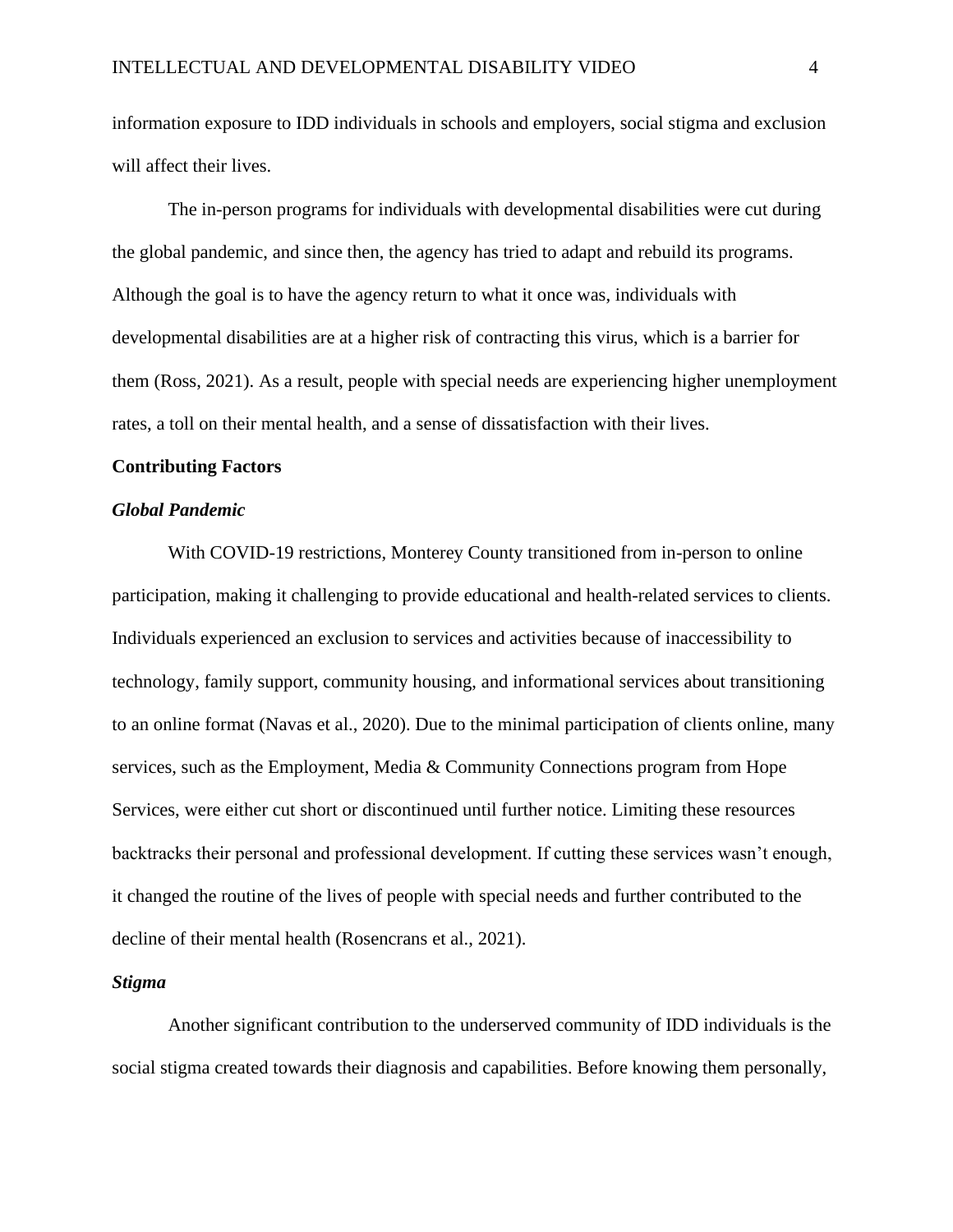potential employers and society often establish negative opinions toward individuals with special needs. These opinions not only encourage stereotypes and negative social perception, but individuals with IDD internalize these beliefs and alter their perception of themselves, creating "self-stigma" (Jansen-van Vuuren & Aldersey, 2020). As a result, individuals with IDD become discouraged from participating or engaging in the services provided. Caregivers and the public also contribute to the growing beliefs about the capabilities of individuals with special needs. This is why organizations like Hope Services offer life skills to people with special needs to overcome their diagnosis (Pelleboer-Gunnink, 2019).

#### *Communication Barriers*

Communication barriers and minimal human interaction have become an obstacle in the working environments of people with special needs and disabilities. With intellectual and developmental disabilities, they experience speech and vision impairments, are hard of hearing, and may have writing difficulties (Lorenz et al., 2016). Employers need to be aware of IDD individuals' obstacles to work efficiently in non-disabled working environment. When a person with IDD has a hard time with training or job tasks, employers or trainees tend to dismiss the individual rather than working with them through their disability. Outside of the working environment, people with special needs are being excluded from conversations or talked to in a higher tone of voice, filling in words for them and speaking in shorter sentences (Communication Barriers*,* n.d).

#### **Consequences**

#### *Mental Health*

Due to the restrictions placed in protection from COVID-19, families and caregivers are in charge of the client's education and care, which takes a heavy toll on all parties' mental health.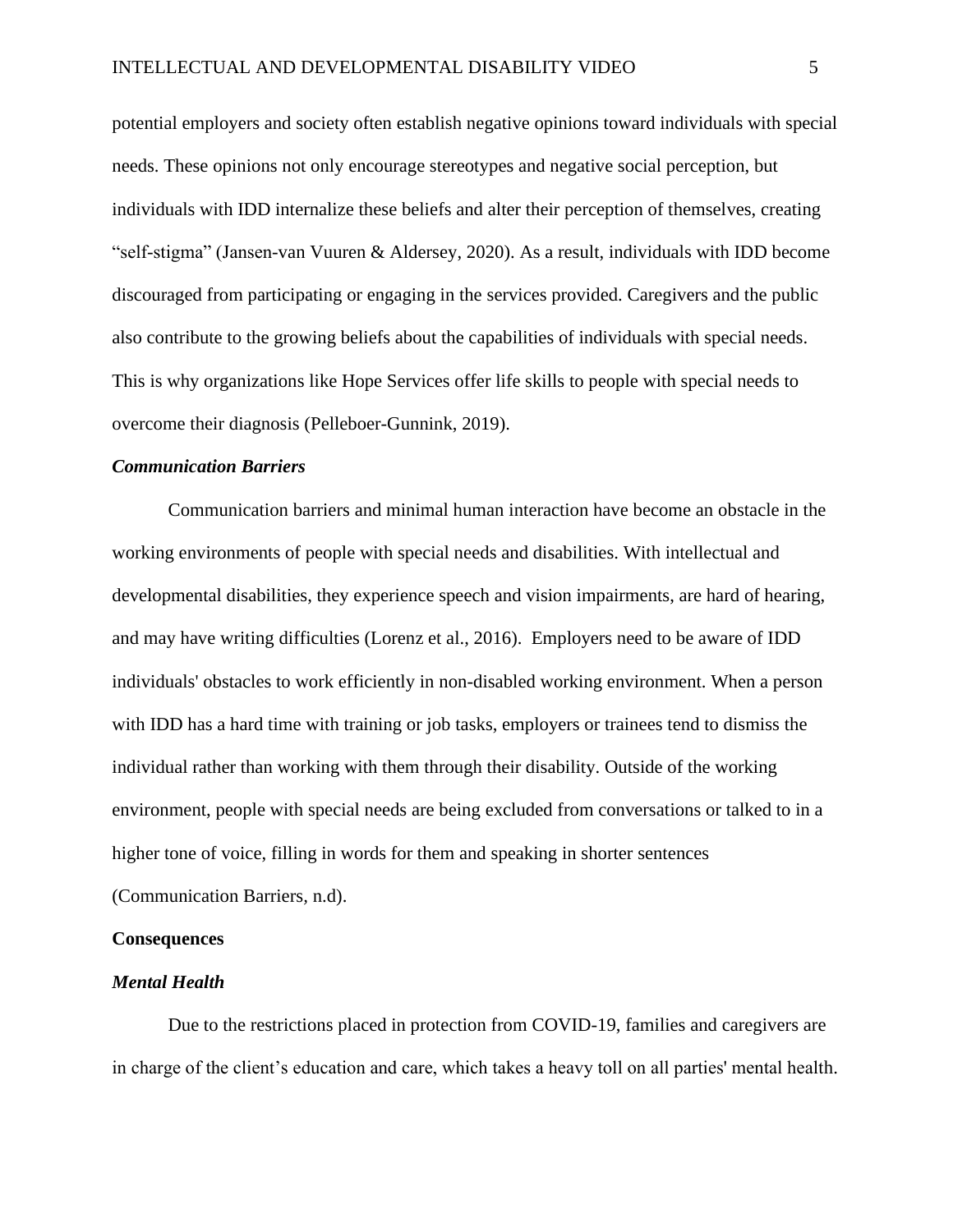The education and care of an individual with disabilities were part of multiple negative impacts experienced by parents and caregivers. They also had to worry about meeting the clients' health care needs while exposing themselves to a higher risk of contracting the virus to meet their own financial needs (Fisher et al., 2022). This issue highlights the importance of organizations like Hope Services, which help families and caregivers take care of their family members or patients. These programs also serve as a getaway for the clients to socialize and build relationships with others.

#### *Unemployment*

Without contributing services from organizations, IDD individuals are not helped with finding employment. The Autism Society of America (2018) reported a gap between employed adults without disabilities and adults with disabilities. The staggering difference was 71.4% of non-disabled employed adults and 32.5% of disabled employed adults. The transition to an online format affected the clients through increased unemployment rates and caused organizations to lose out on contracts with employers that hired their clients. The stigma surrounding IDD individuals and their capabilities has employers turning them away or paying them less than the minimum wage (Doyle, 2021). People with special needs need to be a part of the workforce, and factors such as stigma and limited resources contribute to the high unemployment rates.

#### *Life Dissatisfaction*

Being active members of their community and in the agency gives all people with intellectual and developmental disabilities a sense of belonging and purpose. Not being able to obtain employment or access the organizations' services takes away the life satisfaction of individuals. They often rely on a job for an extra source of income for themselves and their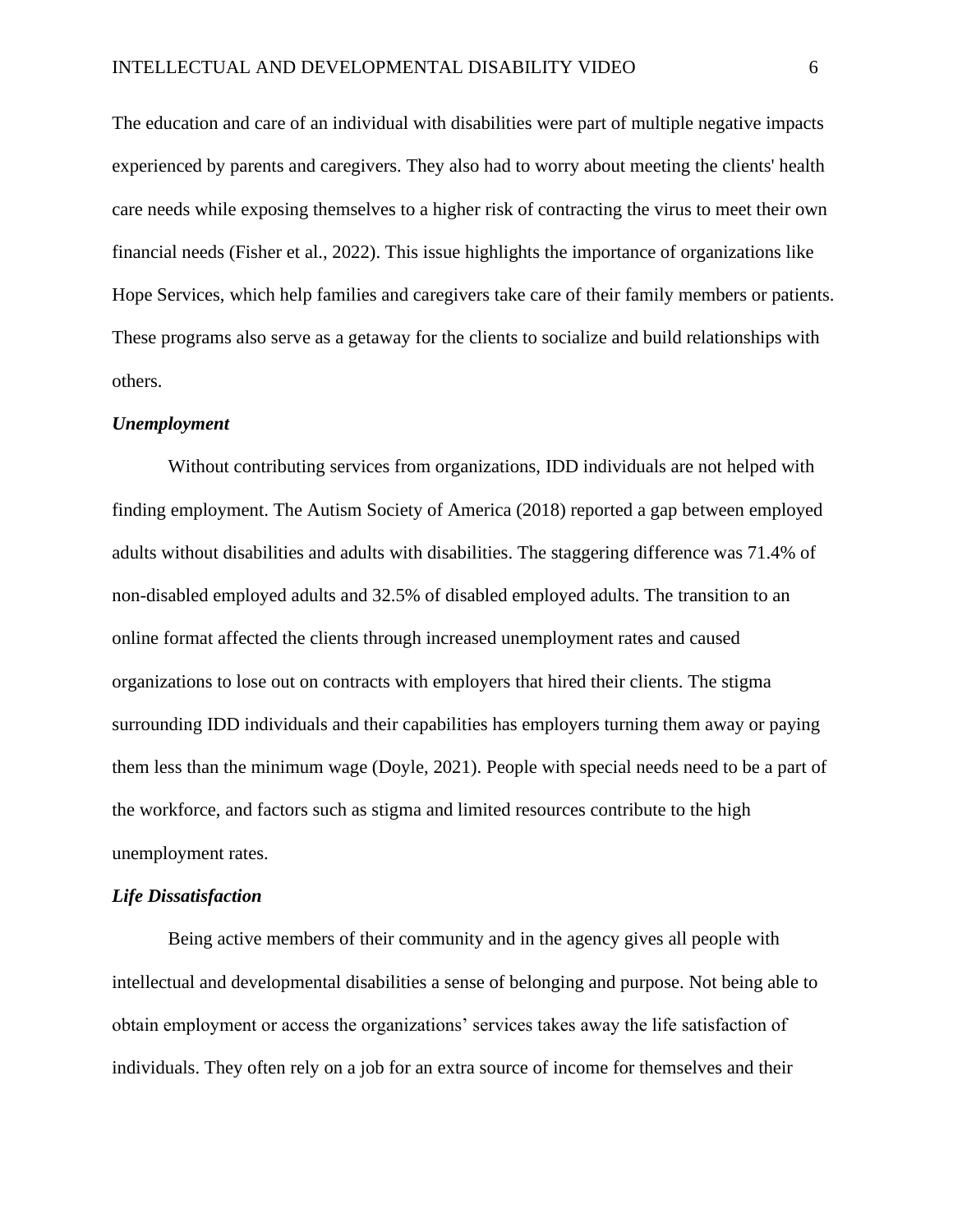families and to obtain medical insurance (Autism Society, 2018). Those who cannot attend the in-person outings and activities feel left out and discouraged from participating. Without human interaction and building relationships contributes to the anxiety and depression that many clients experienced during the global pandemic and still do today.

#### **Problem Model Diagram**

| Contributing Factors to Agency                                                                                     | <b>Problem</b>                                                                                | Consequences to Agency                                                                   |  |
|--------------------------------------------------------------------------------------------------------------------|-----------------------------------------------------------------------------------------------|------------------------------------------------------------------------------------------|--|
| Global Pandemic<br>$\overline{\phantom{a}}$<br>Stigma<br>$\overline{\phantom{a}}$<br><b>Communication Barriers</b> | Monterey County has a large<br>community of persons with<br>disabilities who are underserved. | Unemployment<br><b>Mental Health</b><br>$\overline{\phantom{a}}$<br>Life Dissatisfaction |  |

#### **Capstone Project Proposal**

The proposed project was the development and creation of an intellectual and developmental disability awareness video highlighting the EMCC program. This visually represents the clients' capabilities and willingness to be active members in their communities with the help of Hope Services. The project explored the clients during their outings in the community, at their place of employment, and during their volunteer opportunities. In addition, the video provides insight into the services offered and can be used for potential donors and employers while bringing awareness to the public about people with intellectual and developmental disabilities in Monterey County. To evaluate the effectiveness of this project, responses were collected from a survey provided to those who watched the video. This survey served as a tool to collect the viewers' knowledge of anyone who may need the services mentioned and gain subscribers to the agency's newsletter.

#### **Project Justification**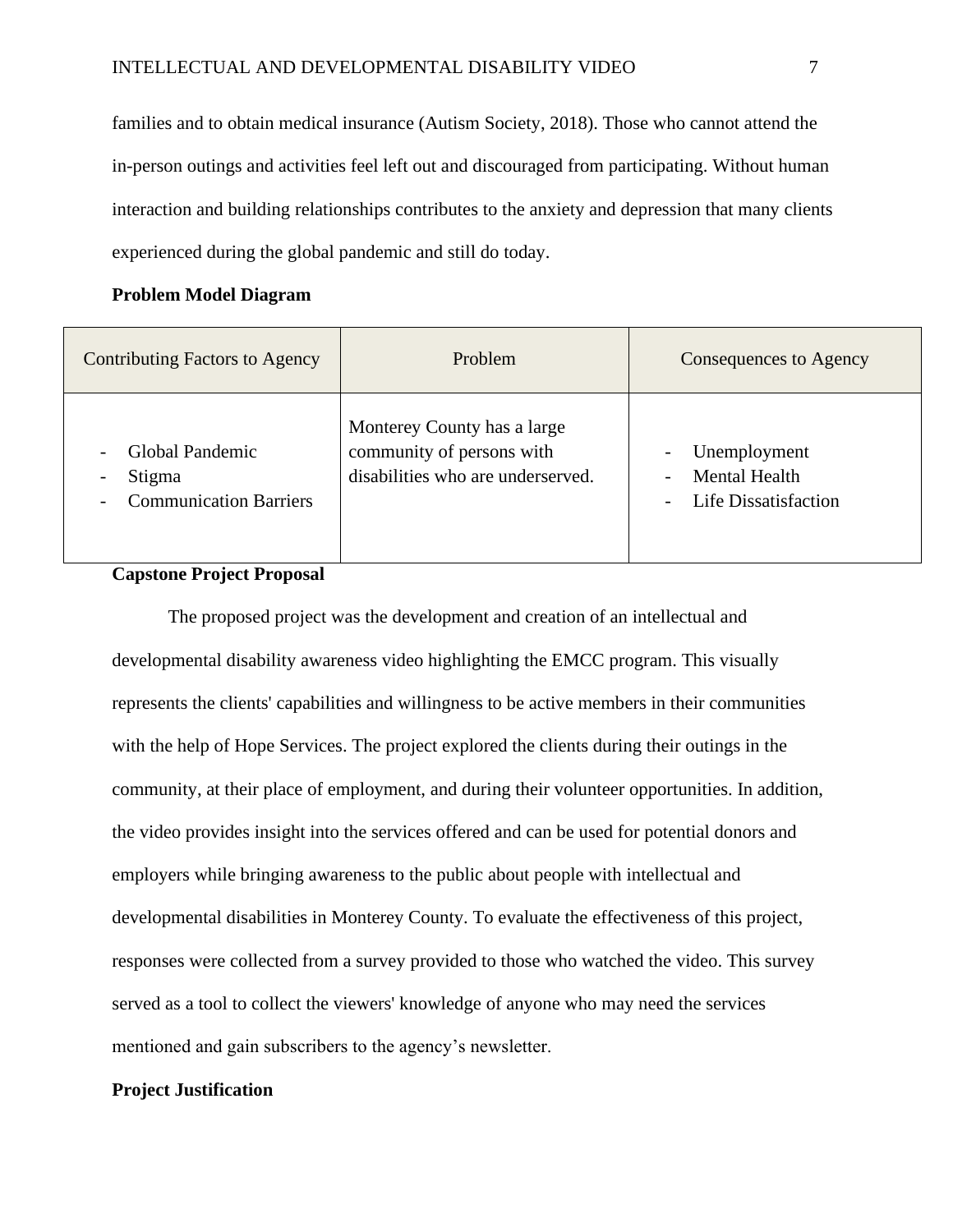Before this proposed project, Hope Services did not have any visuals specific to the Salinas location that properly represented the clients' capabilities and needs. After the global pandemic restrictions, many community outings and employment opportunities that clients were being provided with were cut. Coming back from the global pandemic, the agency had to start from the ground up and work to gain back or create new opportunities for their clients. This video shows the hardworking skills and dedication of the clients to be active members of their communities while also wanting to be independent. This video can be used by staff members at Hope Services in Salinas to be a creative and informative representation of the agency's vision and mission.

#### **Project Description and Implementation Process**

The first step was to discuss the proposed project with the clients to see if they wanted to be involved and what they were comfortable with. This discussion included going through the clients' restriction forms for using their images and determining which clients were focused on community outings and which were only on-site. Next, it was essential to coordinate schedules with the staff and receive approval from management on outings with the clients to record videos. Through this planning, I was able to accompany the clients to their volunteer sites with the Hope, Horses and Kids organization and shadow them during their outings in the community. Then, I worked alongside my mentor to go over pictures, video clips, video scripts, and survey questions used in this project. Finally, I gathered data from the survey questionnaire and concluded whether the video properly represented the agency and clients from the viewers' perspective.

The implementation process consisted of working collaboratively with clients, staff, and my mentor. Hope Services supported my project by providing camera equipment and video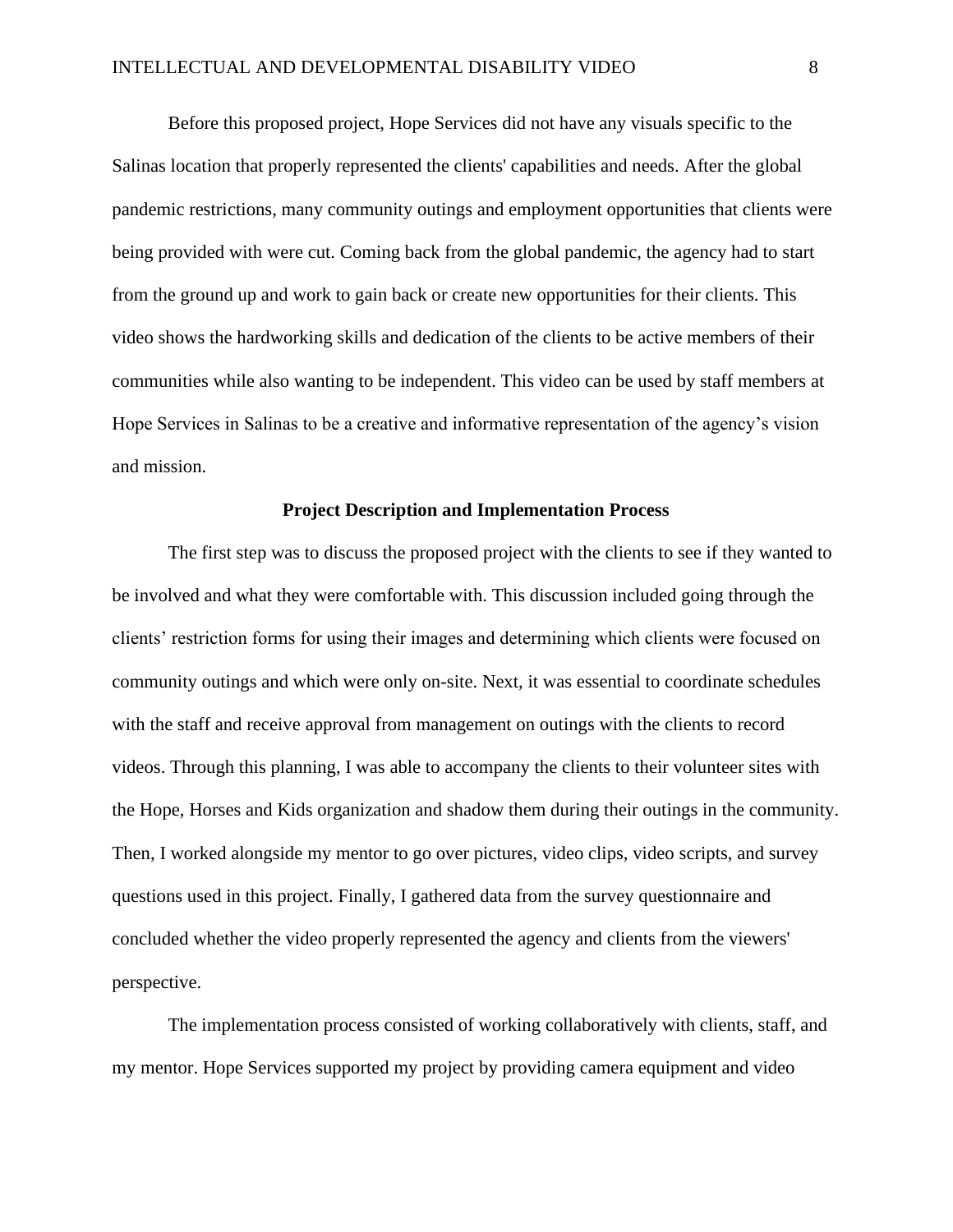editing software. Staff encouraged me to come along with them during their work duties and gain first-hand experience working with individuals with developmental disabilities. Most importantly, my mentor allowed me to be openly creative with the direction of the video and put me in contact with former interns from the agency that have worked with video editing and recordings.

#### **Project Results**

The expected outcome of this project was to provide staff with an informational video that can be used to show potential employers, clients, and donors about the services offered by Hope Services. This will help create employment or volunteer opportunities for individuals with IDD and show that they are more than their disabilities. Making this video will also help disprove the stigma surrounding developmental disabilities and bring awareness to the community of Salinas. To measure the results of this project, I presented the video to the virtual weekly staff meeting that included management officials from all eight counties that this agency serves. After watching the video, ten staff members and peers responded to a link to a Google Form. They answered questions about their knowledge of the agency and developmental disabilities. They also had the opportunity to provide any feedback or opinions about the information presented in the video.

This video was viewed 25 times through the YouTube link, and ten individuals responded to the survey. One respondent (10%) did not know about Hope Services, while 90% did. A split between the ten respondents (50%) said they knew someone who needed the services mentioned, and the other 50% said they did not. Over 80% of respondents said they were very knowledgeable about developmental disabilities, and 20% had only some knowledge. Along with the survey, feedback was also shared in which they expressed the accuracy and opinions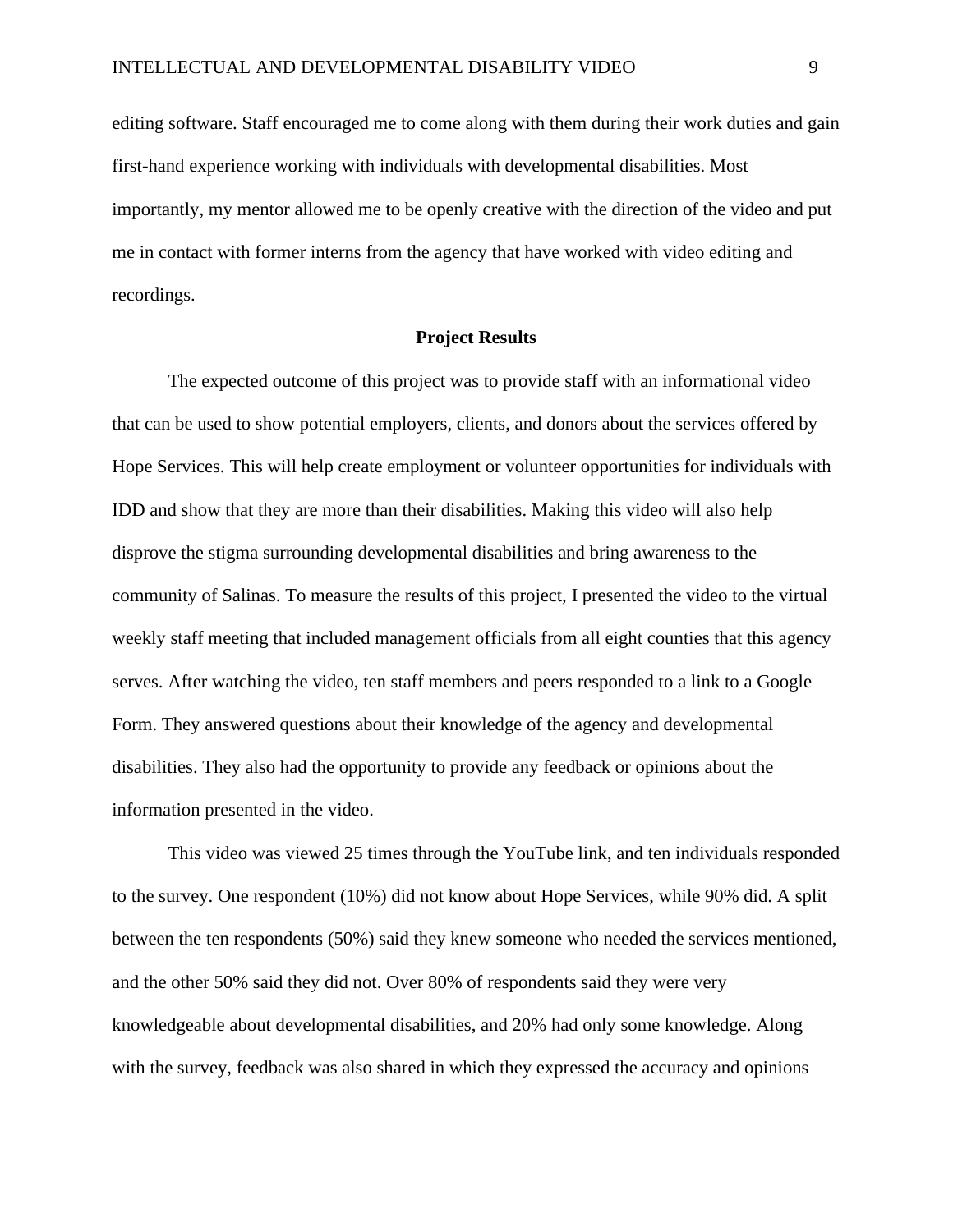over the information mentioned. Lastly, Hope Services gained one new subscriber to their newsletter through this survey.

The project could not be shared with potential employers, clients, or donors during a quarterly meeting with those members due to a change of the meeting's date to after May. Due to the date change, I was able to arrange to present the project with my mentor at the weekly management meeting on April 19, 2022. Although the expected outcome was not met, staff members will be using this video as a reference and showcase the EMCC program.

#### **Conclusions and Recommendations**

The global pandemic had a significant negative impact on this already underserved population that now has to work twice as hard to regain the number of clients and employers involved with the agency. In conclusion, the proposed capstone project provided a new resource for Hope Services to help them in this area. It is a great way to show how the EMCC program works and how well clients thrive during this service. It also highlights the importance of these types of programs that serve people with special needs and how it contributes to their overall emotional and physical well-being.

My recommendation for the agency, based on my findings, is to continue to create videos that share information and awareness about people with special needs. Videos are an easy way of sharing information and news even more now after the global pandemic and should be used. Hope Services should also consider becoming an active participant on social media platforms to reach a higher audience. Also, collaborating with K-12 and post-secondary schools, such as CSUMB, is a great way to reach students who may be experiencing intellectual and developmental disabilities and are unaware of the available resources.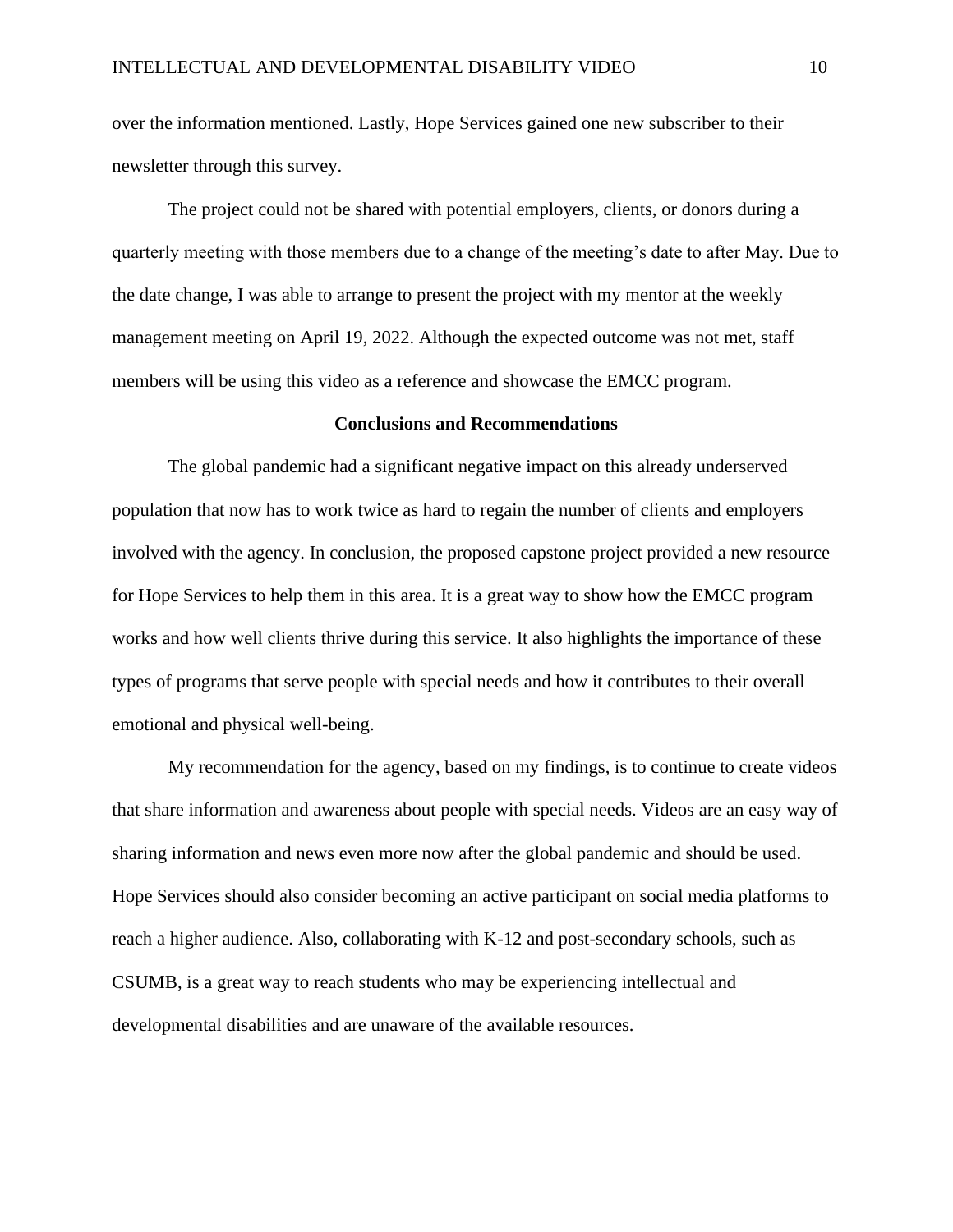#### **References**

Autism Society . (2018). *The importance of work for individuals with...* [https://www.autism](https://www.autism-society.org/)  [-society.org/](https://www.autism-society.org/)wp-content/uploads/2018/04/IDD-BRIEFING-Employment-importance-Fina l-2.22.18.pdf

*Communication barriers*. Communication Disabilities Access Canada. (n.d.). [https://www.](https://www/)

cdacanada.com/resources/communication-disabilities/communication-barriers/

Cooney, G., Jahoda, A., Gumley, A., & Knott, F. (2006). Young people with intellectual disabilities attending mainstream and segregated schooling: perceived stigma, social comparison and future aspirations. *Journal of Intellectual Disability Research*, *50*(6), 432–444. https://doi-org.csumb.idm.oclc.org/10.1111/j.1365-2788.2006.00789.x

Doyle, N. (2021, July 30). *Paying disabled people less than the minimum wage: The Next* 

*Frontier for Disability Activism*.Forbes[.https://www.forbes.com/sites/drnancydoyle/](https://www.forbes.com/sites/drnancydoyle/2021) 

[2021/](https://www.forbes.com/sites/drnancydoyle/2021)07/30/paying-disabled-people-less-than-the-minimum-wage-the-next-frontier-fordisability-activism/

Fisher, M., Sung, C., Kammes, R. R., Okyere, C., & Park, J. (2022). Social support as a mediator of stress and life satisfaction for people with intellectual or developmental disabilities during the COVID‐19 pandemic. *Journal of Applied Research in Intellectual Disabilities*, *35*(1), 243–251. https://doi.org/10.1111/jar.12943

Hope Services. (2021, June 23). *Letter to clients and family members regarding coronavirus*. <https://www.hopeservices.org/update-to-clients-> and-family-members-october-2-2020/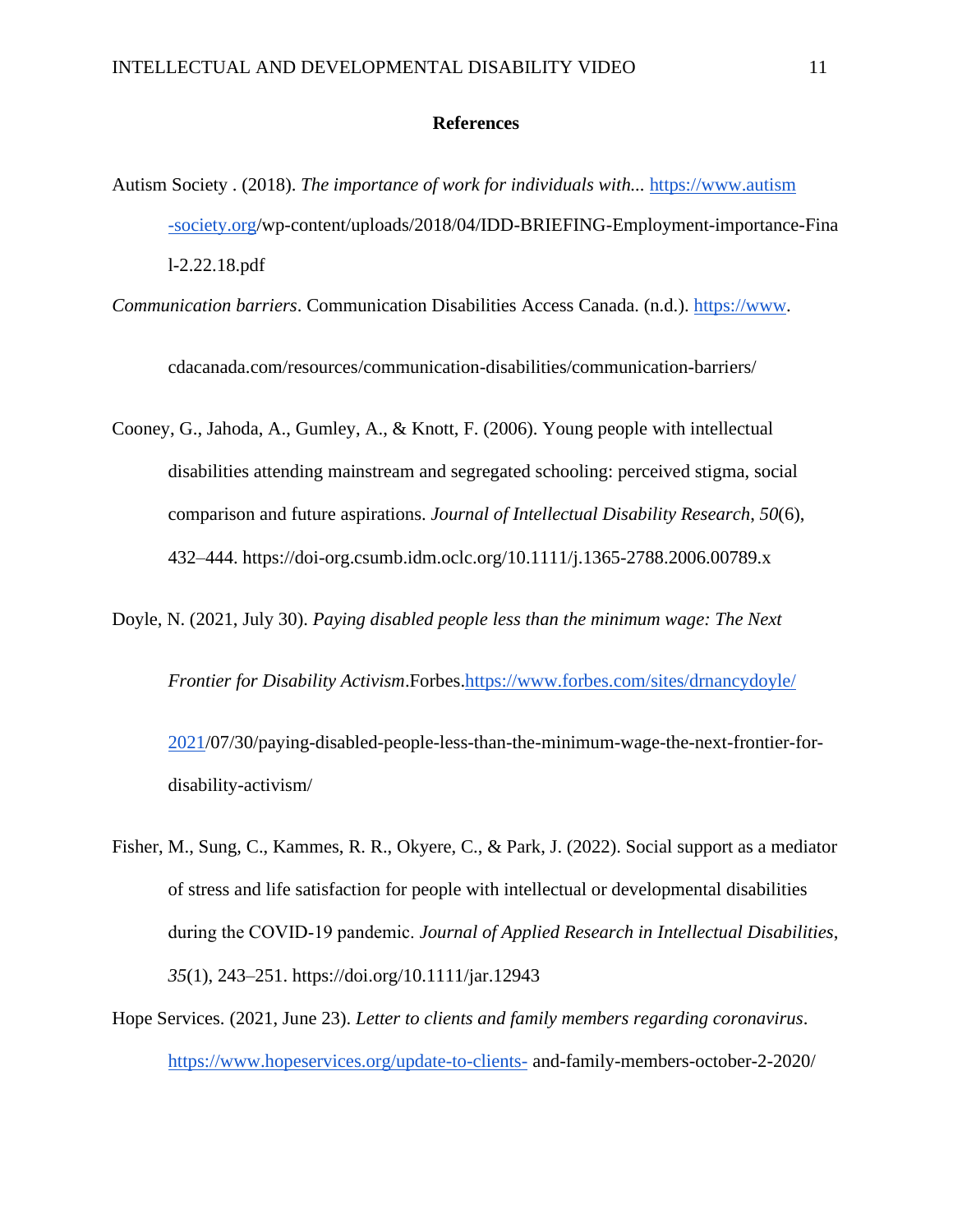- Hope Services. (2022, February 10). *Service provider developmental disabilities silicon valley*. https://www.hopeservices.org/about-hope-services/
- James, J. S. (2019). Beliefs about intellectual disability among employees at a state facility and undergraduate students: An exploratory analysis. *Journal of Applied Research in Intellectual Disabilities*, *32*(1), 51–60.<https://doi-org.csumb.idm.oclc.org/1> 0.1111/jar.12501
- Jansen-van Vuuren, J., & Aldersey, H. M. (2020, June 30). *Stigma, Acceptance and Belonging for People with IDD Across Cultures*. SpringerLink.<https://link.springer.com/> article/10.1007/s40474-020-00206-w#cities
- Lorenz, T., Frischling, C., Cuadros, R., & Heinitz, K. (2016). Autism and Overcoming Job Barriers: Comparing Job-Related Barriers and Possible Solutions in and outside of Autism-Specific Employment. *PloS One*, *11*(1), e0147040–e0147040. https://doi.org/10.1371/journal.pone.0147040
- Navas, P., Amor, A. M., Crespo, M., Wolowiec, Z., & Verdugo, M. Á. (2020, November 9). Supports for people with intellectual and developmental disabilities during the COVID-19 pandemic from their own perspective. *Research in Developmental Disabilities*. <https://www.sciencedirect.com/science/> article/pii/S0891422220302456?casa\_token=hHVJ2udH0t8AAAAA%3ANtK7gHy4jS09

I4VeZSLRgioMFy2yedWAt2lKDsVL-fI2IKKyCVqAF90Cb6Sbpfwrp4wropAuzA

Pelleboer-Gunnink, H. A., van Oorsouw, W. M. W. J., van Weeghel, J., & Embregts, P. J. C. M.

(2019, July 25). *Stigma research in the field of intellectual disabilities: A scoping review on the perspective of care providers*. International journal of developmental disabilities. [https://www.](https://www/)ncbi.nlm.nih.gov/pmc/articles/PMC8211133/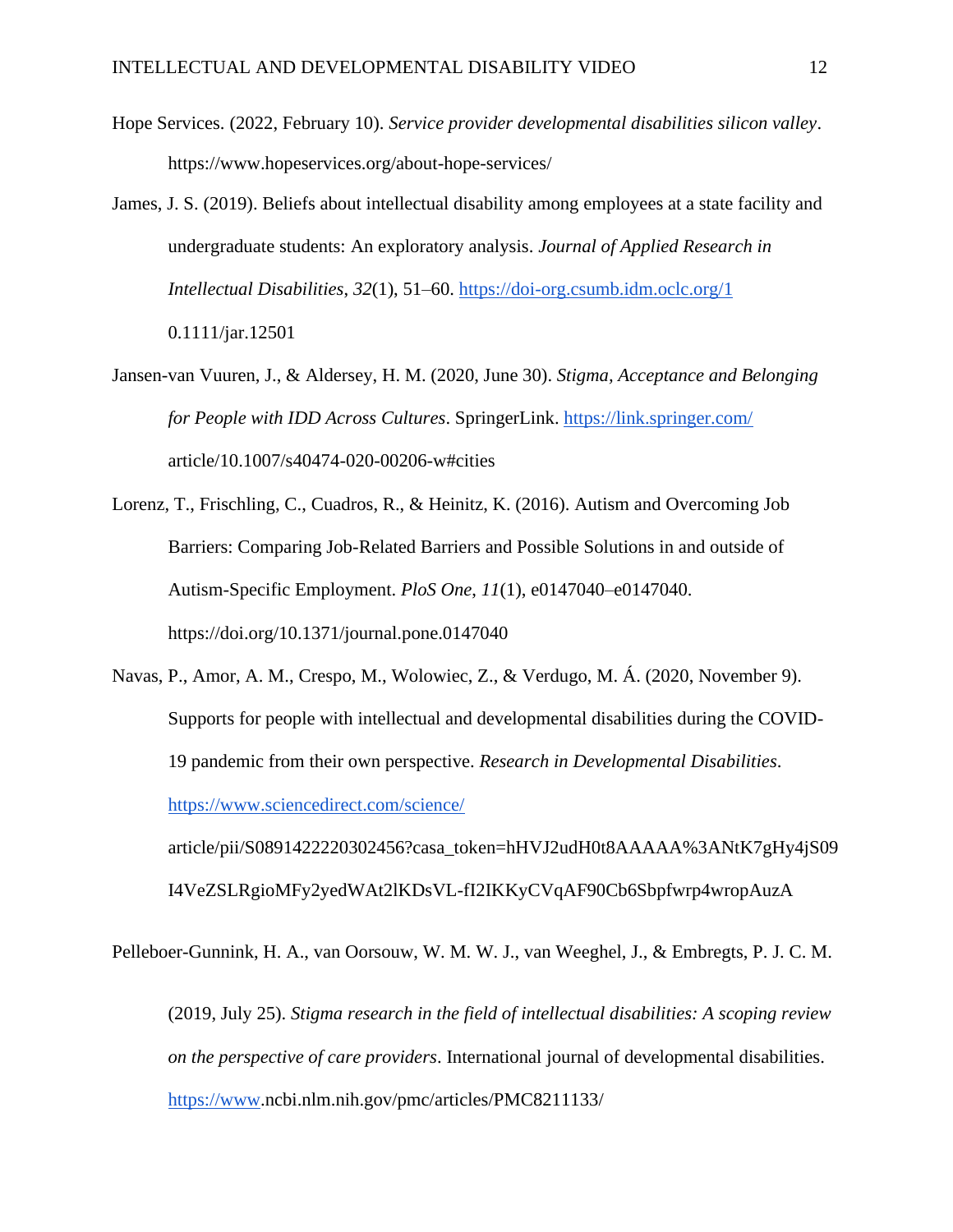Rosencrans, Arango, P., Sabat, C., Buck, A., Brown, C., Tenorio, M., & Witwer, A. (2021). The

impact of the COVID-19 pandemic on the health, wellbeing, and access to services of people with intellectual and developmental disabilities. *Research in Developmental Disabilities*, *114*, 103985–103985. https://doi.org/10.1016/j.ridd.2021.103985

Ross, W. (2021, April 20). *The terrible toll of covid-19 on people with intellectual disabilities*. AAMC[.https://www.aamc.org/news-insights/terrible-toll-covid-19-people-intellectual-dis](https://www.aamc.org/news-insights/terrible-toll-covid-19-people-intellectual-dis) abilities

*The importance of work for individuals ... Autism society*. Autism Society of America. (2018).

[https://www.autism-society.org/wp-content/uploads/2018/04/IDD-BRIEFING-](https://www.autism-society.org/wp-content/uploads/2018/04/IDD-BRIEFING)Employme

nt-importance-Final-2.22.18.pdf.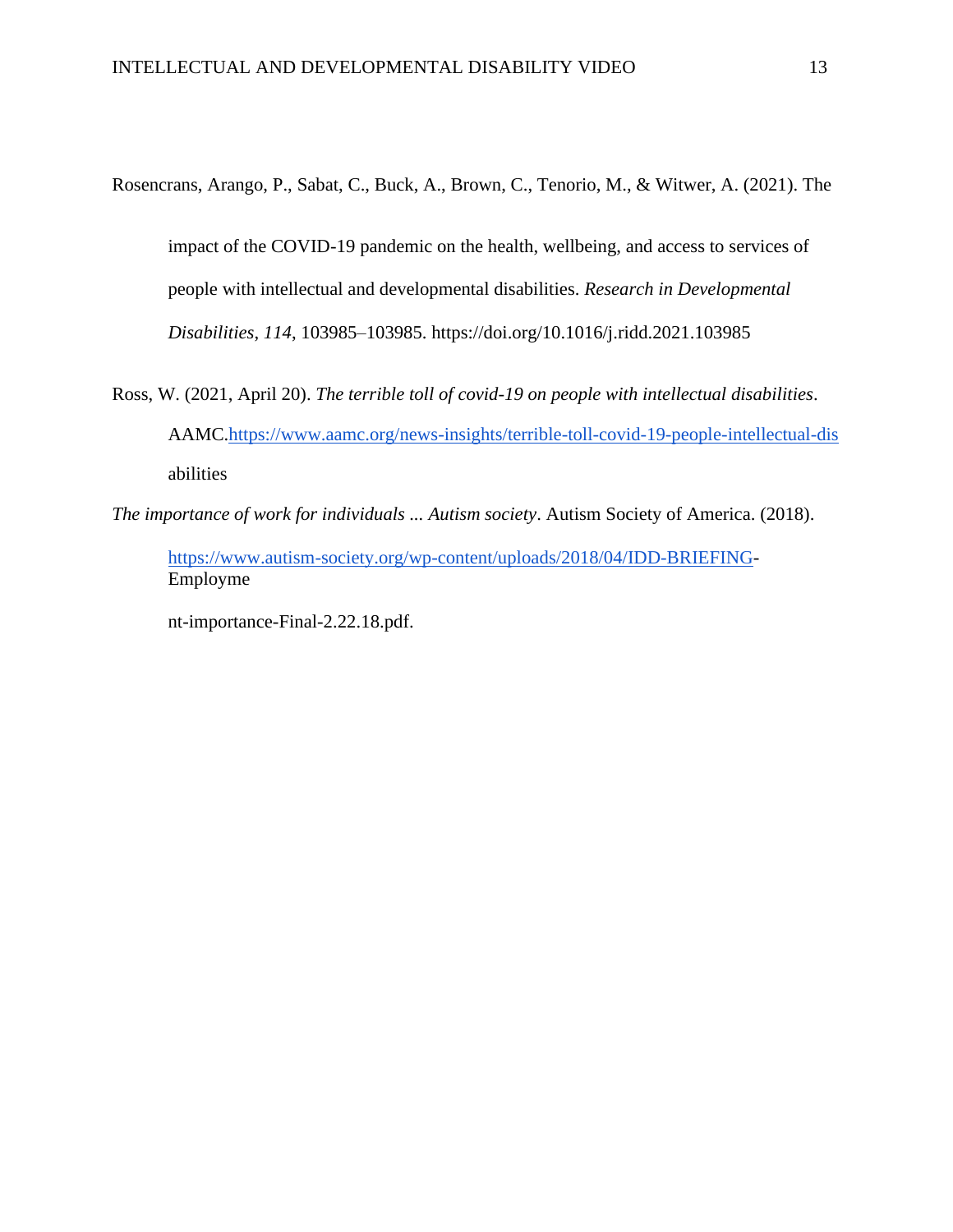## **Appendix A**

## **Implementation Plan**

|                | Intellectual and Developmental Disability Awareness Video                                   | Rocio Barron     |                                                |                                  |                          |
|----------------|---------------------------------------------------------------------------------------------|------------------|------------------------------------------------|----------------------------------|--------------------------|
| $\overline{2}$ | Task                                                                                        | <b>Timeline</b>  | <b>Parties Involved</b>                        | <b>Materials/Services Needed</b> | <b>Completed Product</b> |
| 3              | Hope from Home online services                                                              | Thursday's 9-1pm | Rocio, mentor, clients,<br>staff, other intern | Zoom, laptop, curriculum         |                          |
| 4              | Discuss with clients about project                                                          | February 3rd     | Rocio, clients, mentor                         | Google docs, zoom, laptop        |                          |
| 5              | Ask for volunteers to participate in video                                                  | February 20th    | Rocio, clients, mentor                         | Google docs, zoom, laptop        |                          |
| 6              | Develop questions for interviews                                                            | March 3rd        | Rocio, mentor                                  | Google docs, zoom, laptop        | ∨                        |
|                | Get questions approved by mentor                                                            | March 8th        | Rocio, mentor                                  | Google docs, zoom, laptop        |                          |
| 8              | Gather selected clients for interview video                                                 | March 10th       | Rocio, clients, mentor                         | Zoom, laptop, organizer          | $\overline{\mathsf{v}}$  |
| 9              | Set up equipment                                                                            | March 17         | Rocio                                          | Camera, mic, recording program   | V                        |
| 10             | Begin recordings                                                                            | March 17         | Rocio, cleints, staff                          | Camera, mic, recording program   |                          |
| 11             | Edit clips and recording                                                                    | April 1st        | Rocio                                          | Camera, mic, recording program   | $\overline{\mathsf{v}}$  |
| 12             | Develop and put video together                                                              | April 11         | Rocio, mentor                                  | Camera, mic, recording program   | V                        |
| 13             | Implement: Present video to agency's meeting                                                | April 15         | Rocio, mentor, clients,<br>staff, other intern | Zoom, laptop, YouTube            |                          |
| 14             | Evalaute: Reflect on mentor, staff, & clients reactions/feelings<br>towards video presented | May 1st          | Rocio, mentor, clients,<br>staff, other intern | Google docs, zoom, laptop        |                          |

Do you know someone who may be in need of the services mentioned?

## **Survey**

| <b>Employment, Media and Community</b>   |  |
|------------------------------------------|--|
| <b>Connections Program Informational</b> |  |
| <b>Video Survey</b>                      |  |

| The Employment, Media and Community Connections program provides services and<br>support that improve the quality of participants' lives and encourage them to be valuable<br>members of their community. With the help of this video, Hope Services and the services<br>they provide could be recognized amongst multiple communities and gain more awareness<br>within Monterey County. Thank you for taking the time to view this video and taking this<br>quick survey! | What knowledge did you have about individuals with developmental disabilities?<br>No knowledge<br>Some knowledge                     |
|-----------------------------------------------------------------------------------------------------------------------------------------------------------------------------------------------------------------------------------------------------------------------------------------------------------------------------------------------------------------------------------------------------------------------------------------------------------------------------|--------------------------------------------------------------------------------------------------------------------------------------|
| ⓒ<br>rociobarron17@gmail.com Switch account<br>* Required                                                                                                                                                                                                                                                                                                                                                                                                                   | Very knowledgeable                                                                                                                   |
|                                                                                                                                                                                                                                                                                                                                                                                                                                                                             |                                                                                                                                      |
| Email *                                                                                                                                                                                                                                                                                                                                                                                                                                                                     | Is there any information that was missing from this video or information that<br>should not be included?                             |
|                                                                                                                                                                                                                                                                                                                                                                                                                                                                             | Your answer                                                                                                                          |
| Your email                                                                                                                                                                                                                                                                                                                                                                                                                                                                  |                                                                                                                                      |
|                                                                                                                                                                                                                                                                                                                                                                                                                                                                             |                                                                                                                                      |
| Before watching this video, did you have any knowledge about Hope Services?                                                                                                                                                                                                                                                                                                                                                                                                 | If you would like to subscribe to Hope Services newsletter, please include your<br>email, first name, and last name in this section. |
| No                                                                                                                                                                                                                                                                                                                                                                                                                                                                          | Your answer                                                                                                                          |
|                                                                                                                                                                                                                                                                                                                                                                                                                                                                             |                                                                                                                                      |
| Yes                                                                                                                                                                                                                                                                                                                                                                                                                                                                         | <b>Clear form</b><br><b>Submit</b>                                                                                                   |
|                                                                                                                                                                                                                                                                                                                                                                                                                                                                             |                                                                                                                                      |

 $\bigcirc$  Yes  $\bigcirc$  No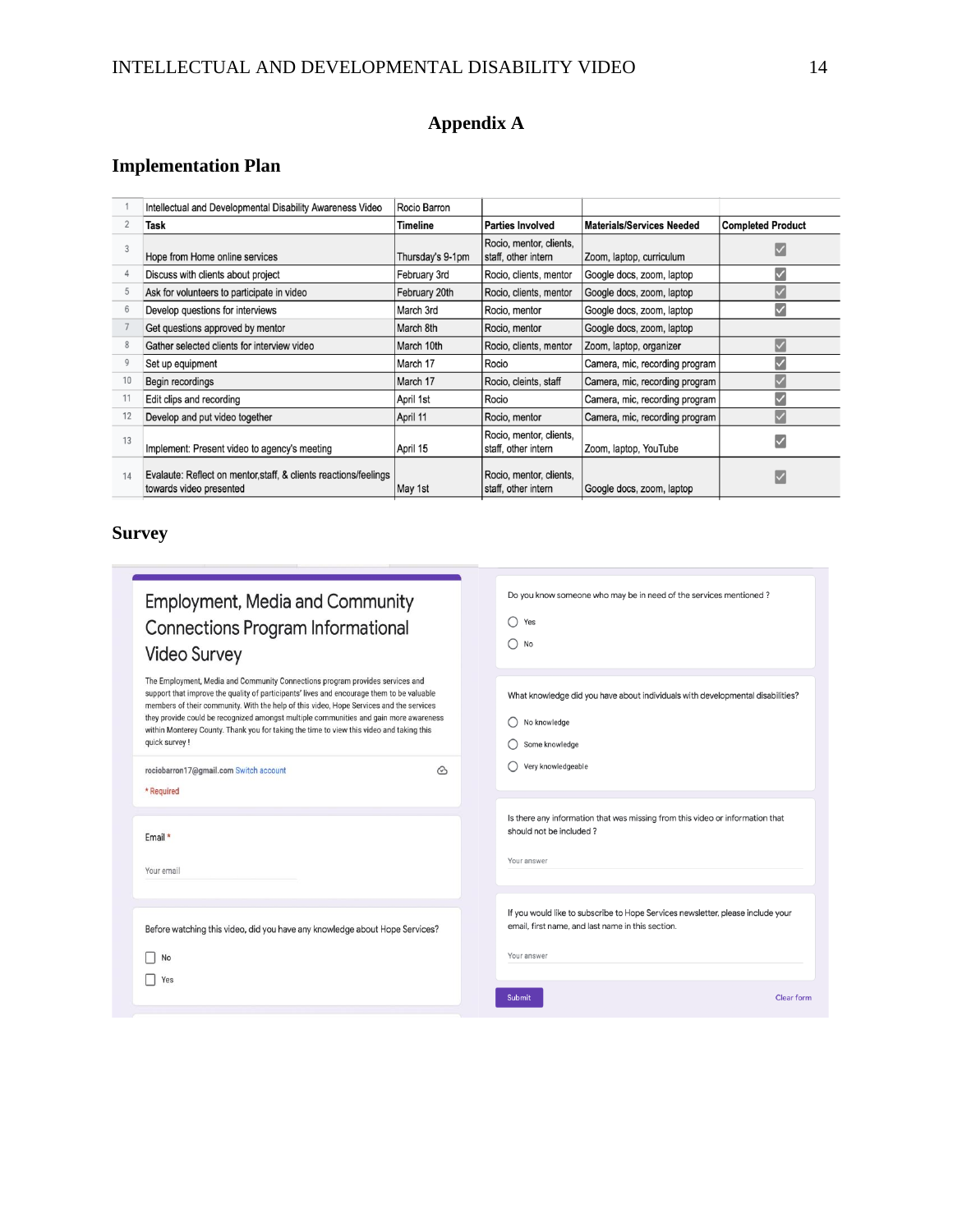## *Table 1. Knowledge of Hope Services*



Before watching this video, did you have any knowledge about Hope Services? 10 responses

*Table 2. Knowledge of someone in need* 

Do you know someone who may be in need of the services mentioned? 10 responses



*Table 3. Knowledge of IDD*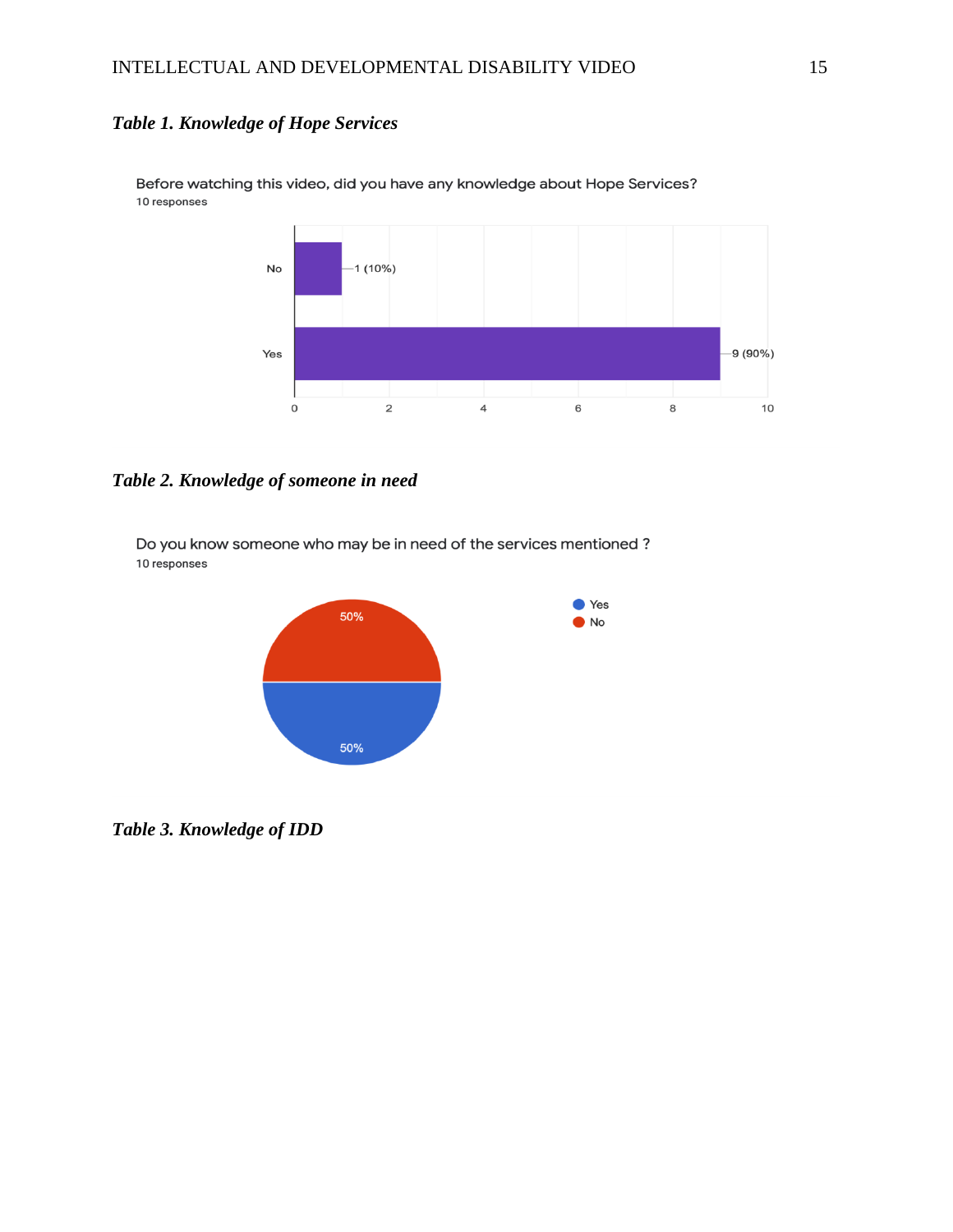What knowledge did you have about individuals with developmental disabilities? 10 responses



### *Table 4. Feedback*

Is there any information that was missing from this video or information that should not be included  $\overline{\mathbf{?}}$ 9 responses Great job describing the EMCC program. The presentation was very informative. Great tool for increasing awareness of the services Hope Services offers. None The video is informative and displays the program accurately.  $No$ The video was well organized and informational, a great representation of Hope Services. The video covered it all. Awesome Job! everything was great! I feel it was well done and had the right information to inform the public.

#### *Table 5. Newsletter Sign-Up*

If you would like to subscribe to Hope Services newsletter, please include your email, first name, and last name in this section.

2 responses

already included. dibarra@csumb.edu